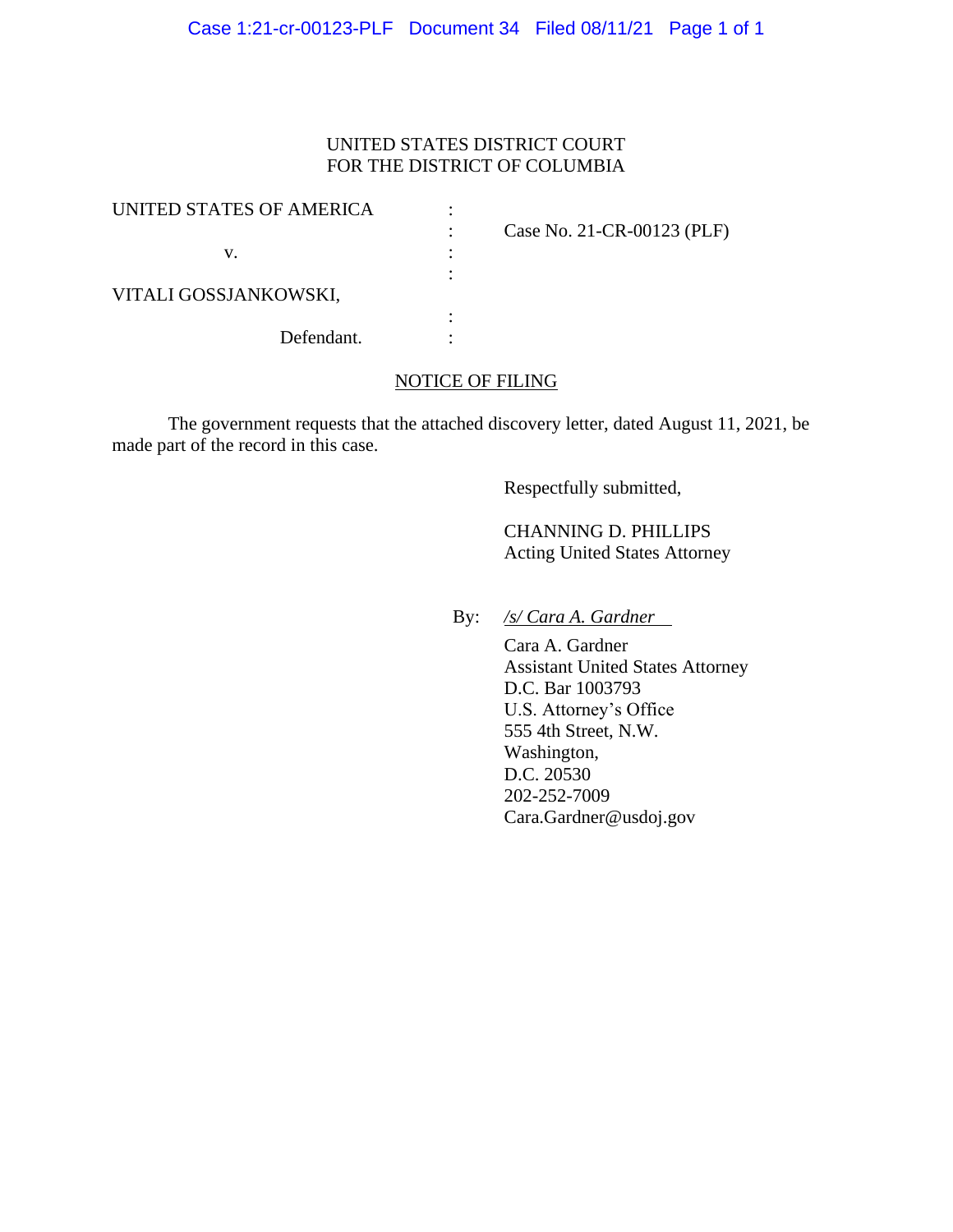

### **U.S. Department of Justice**

**Channing D. Phillips Acting United States Attorney**

*District of Columbia*

*Judiciary Center 555 Fourth St., N.W. Washington, D.C. 20530*

August 11, 2021

VIA USAFX and Email Celia Goetzl, Esq. Celia\_Goetzl@fd.org

Ubong Akpan, Esq. Ubong\_Akpan@fd.org

Re: *United States v. Vital GossJankowski, 21-CR-123 (PLF)* 

Dear Counsel:

Pursuant to our discovery obligations, we are writing to provide the following items listed below, which include your client's full Facebook return; the results of your client's known identifiers against voluminous data such as tips, tower dumps, and geofence results; and Grand Jury material. Please note that the Grand Jury transcript is marked sensitive because it includes Officer M.M.'s name.

- With this letter, the government is provided the following files via USAfx:
	- 871385013623589 Facebook PDF (11-2-2020 thru 2-2-2021).pdf
	- A Gallaudet email Redacted.pdf
	- A U Dataset Query.pdf
	- A U Phone contact with WRC NBC4 Security Officer Redacted.pdf
	- A Vitali Gossjankowski Face Search 6092021\_Redacted.pdf
	- Nitali Gossjankowski Face search\_Redacted.pdf
	- A Vitali Gossjankowski Name Search 6092021\_Redacted.pdf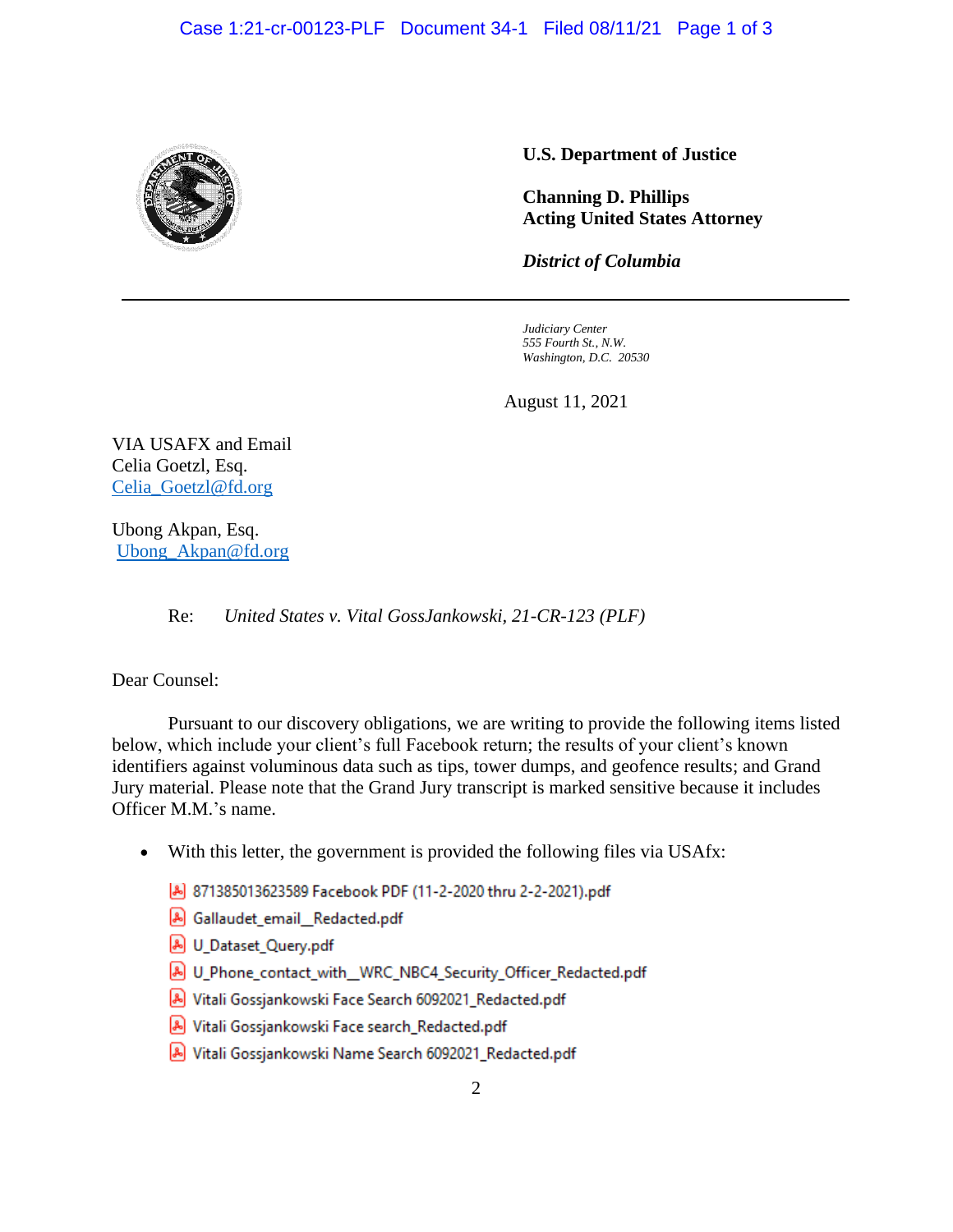### o **Grand Jury Materials**

- $\left| \frac{1}{n} \right|$  EX 1 signed.pdf
- **NE EX 2A.png**
- $\equiv$  EX 2B.jpg
- $\equiv$  EX 2C.jpg
- **N** EX 2D.png
- $\triangle$  EX 3.mp4
	- **Sensitive (NOTE: this material is sensitive because it includes Officer M.M.'s name)**
		- A Gossjankowski\_Brown 2.17.21 Vaillancourt.pdf

# (*As with all files uploaded to USAfX, they may automatically delete after 60 days per the automatic retention policy in place. Please download the files before then.)*

Note that all these files will be being formally processed for discovery by the discovery team assigned to the Capitol Riots cases. As such, the same files will be re-produced with batesstamps at a later date. Nevertheless, we wanted to provide you what we can now as we wait for this processing to be finalized.

## *Upcoming Discovery*

The government will continue to provide additional discovery on a rolling basis. Like the files being provided in connection with this letter, all the files will be re-disclosed once processed and bates-stamped by the discovery team.

Due to the extraordinary nature of the January 6, 2021 Capitol Attack, the government anticipates that a large volume of materials may contain information relevant to this prosecution. These materials may include, but are not limited to, surveillance video, statements of similarly situated defendants, forensic searches of electronic devices and social media accounts of similarly situated defendants, and citizen tips. The government is working to develop a system that will facilitate access to these materials. In the meantime, please let us know if there are any categories of information that you believe are particularly relevant to your client.

Please contact us if you have any issues accessing the information, and to confer regarding pretrial discovery as provided in Fed. R. Crim. P. 16.1.

We recognize the government's discovery obligations under *Brady v. Maryland*, 373 U.S. 83 (1963), its progeny, and Rule 16. We will provide timely disclosure if any such material comes to light. Consistent with *Giglio*, *Ruiz*, and 18 U.S.C. § 3500, we will provide information